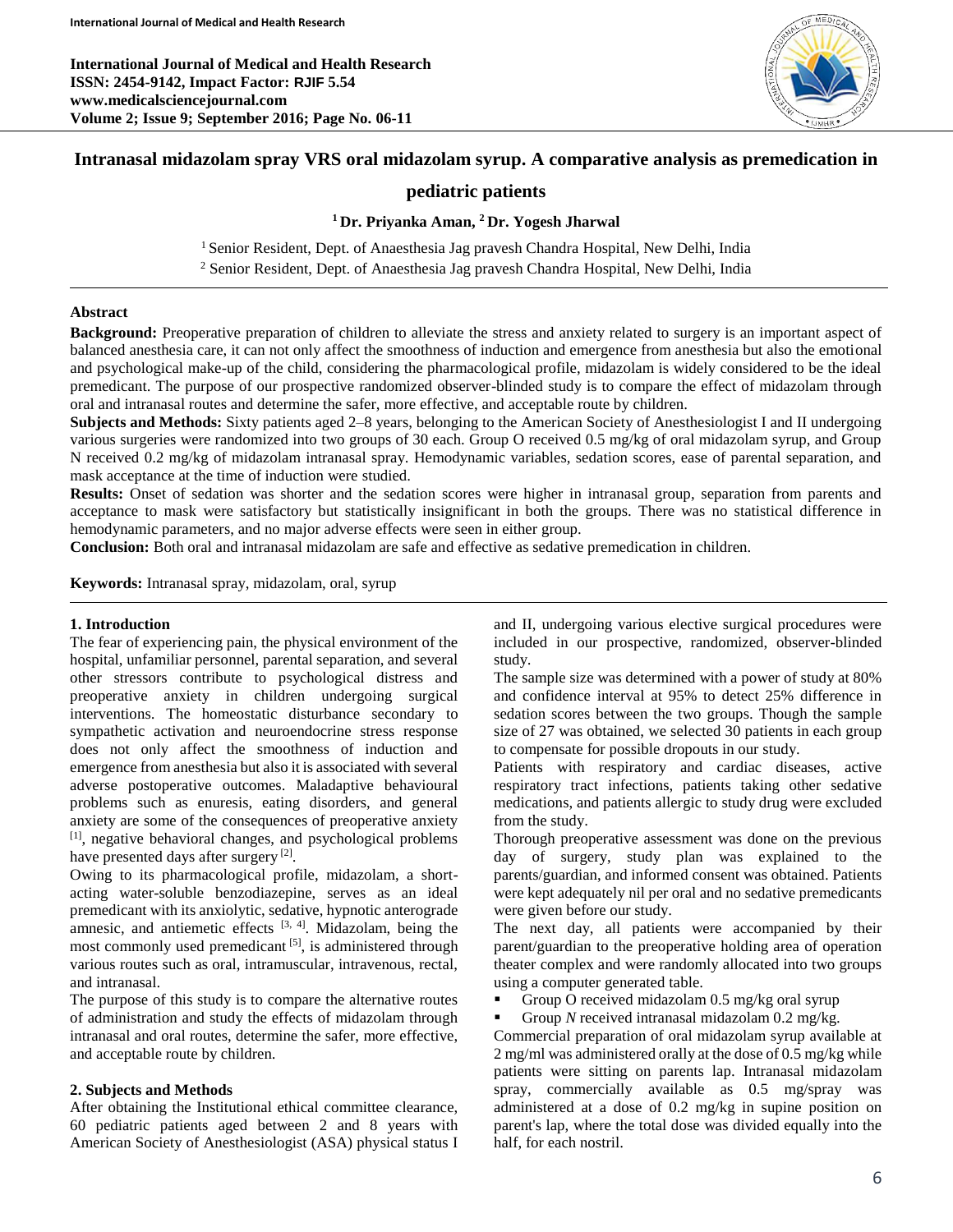After obtaining baseline values, the study drug was prepared and administered by an independent anesthesiologist, not involved in the observation or administration of anesthesia and the attending anesthesiologist who was blinded to the route of administration observed and recorded the variables. Hemodynamic variables which included the heart rate (HR), systolic blood pressure (SBP) and diastolic blood pressure (DBP), respiratory rate (RR), and peripheral capillary oxygen saturation  $(SpO<sub>2</sub>)$  were observed every 5 min until 30 min after the administration of the study drug.

The degree of sedation was assessed every 5 min for 30 min using a five-point sedation scale [6]. Agitated – Patient clinging to parent and/or crying

- Alert Patient is aware but not clinging to parent, may whimper but not cry
- $\blacksquare$  Calm Sitting or lying comfortably with spontaneous eye opening
- Drowsy Sitting or lying comfortably with eyes closed, responding stimulation
- Asleep Eyes closed arousable but not responding to minor stimulation.

Where scores more than 3 were considered satisfactory sedation scores.

At 30 min patients were separated from their parent/guardian and parental separation was assessed using a four-point scale [7] .

- Excellent Happily separated
- Good Separated without crying
- Fair Separated with crying
- Poor Need for restraint.

Scores 1 and 2 were considered satisfactory parental separation.

And response to mask placement was studied at the time of induction using a five-point scale [6].

- Agitated and/or refuses mask
- Alert and/or accepts mask on persuasion
- Calm and accepts mask
- Drowsy and accepts mask
- **Asleep.**

A score of more than 3 was considered satisfactory mask

### placement.

Patients were induced with inhalation induction technique using facemask. Intravenous line was started after induction. After surgery, neuromuscular reversal and emergence from anesthesia, patients were monitored in the postanesthesia care unit for adverse effects.

## **Settings and design**

Prospective, randomized, observer-blinded, comparative study.

## **Statistical analysis used**

Results on continuous measurements are presented on mean ± SD (minimum to maximum), and results on categorical measurements are presented in *n* (%). Significance is assessed at 5% level of significance. Student's *t*-test (two-tailed, independent) to find the significance of study parameters on a continuous scale, intergroup analysis on metric parameters. Chi-square/Fisher Exact test for categorical scale between two groups.

 $P<0.05$  was suggestive of significance  $(0.05 < P< 0.10)$ and *P*≤0.01 as strongly significant. Statistical software's namely, SPSS 15.0, STATA 10.1, MedCalc 9.0.1 and R environment 2.11.1 were used for statistical analysis of the data. Microsoft word and excel have been used to generate graphs and tables. Manufacturer's details: SPSS 15.0- IBM, MedCalc 9.0.1- Microsoft, Stata 10.1-StataCorp.

## **3. Results**

The study was implemented on sixty pediatric patients aged between 2 and 8 years, who were randomly divided into two groups of thirty each. Group *N* received 0.2 mg/kg of intranasal midazolam spray, and Group O received 0.5 mg/kg oral midazolam syrup.

No statistical significance was observed in demographic data and ASA physical status distribution [Table 1] and [Table 2]. Vital and hemodynamic variables included SBP, DBP, RR, and SpO2 in both the groups were comparable and statistically not significant [Figure 1], [Figure 2], [Figure 3].

|                                                                                | $Mean \pm SD$        |                 | P     |       |
|--------------------------------------------------------------------------------|----------------------|-----------------|-------|-------|
|                                                                                | Group N <sup>*</sup> | Group 0*        |       |       |
| Age (years)                                                                    | $3.03 \pm 0.92$      | $3.36 \pm 1.25$ | 0.259 | 1.138 |
| Weight (kg)                                                                    | $13.13 \pm 2.71$     | $13.9 \pm 3.33$ | 0.327 | 0.987 |
| Duration of surgery (min)                                                      | 48.369.3             | 47.9±9.01       | 0.846 | 0.194 |
| $ASA$ grade <sup><math>\tau</math></sup> (I/II)                                | 23/7                 | 28/2            | 0.071 | 0.161 |
| Gender (male/female)                                                           | 21/9                 | 17/13           | 0.284 | 0.617 |
| $N$ : Intranasal midazolam, O: Oral midazolam, $P<0.05$ is significant.        |                      |                 |       |       |
| <sup>7</sup> ASA: American Society of Anesthesiologist, SD: Standard deviation |                      |                 |       |       |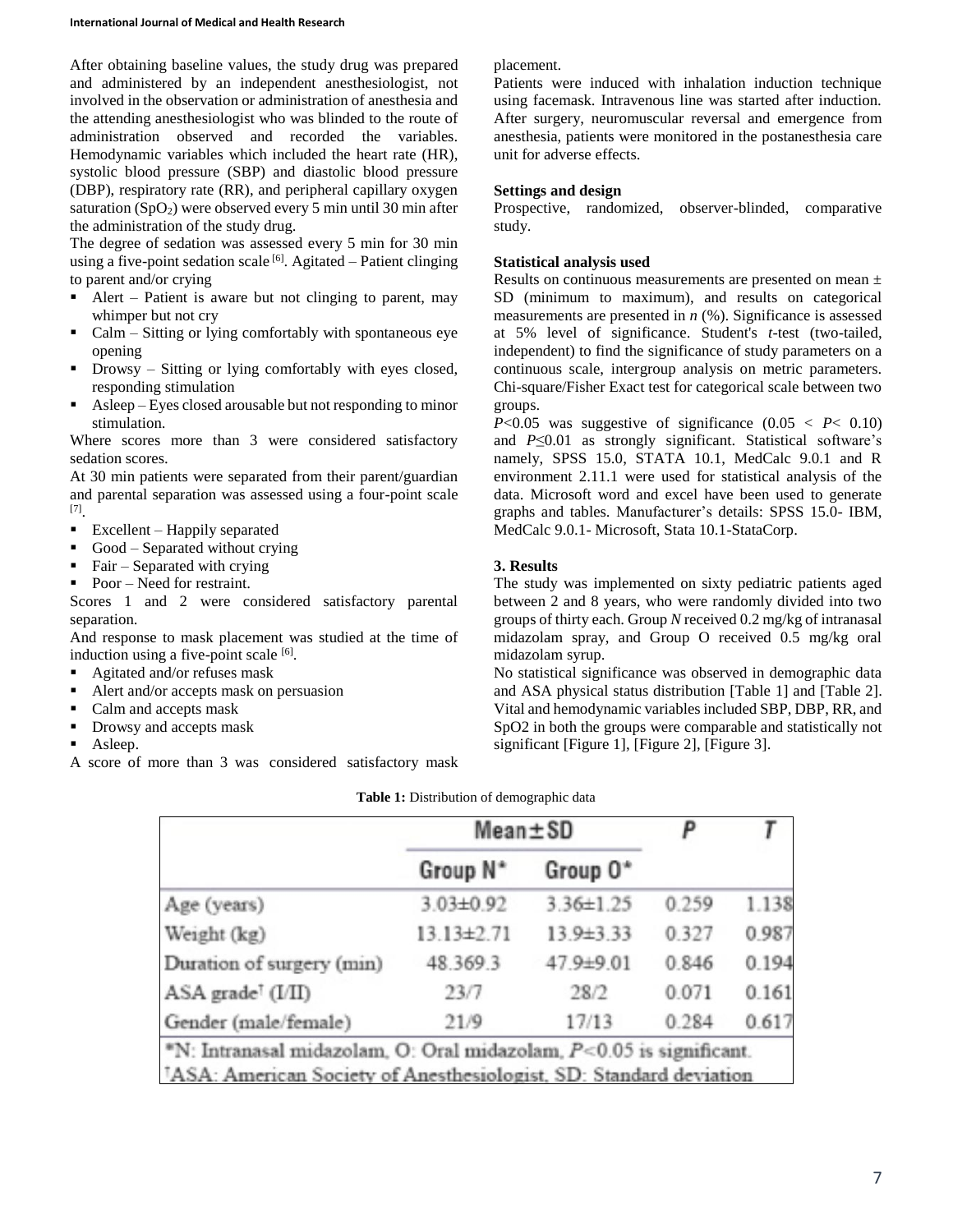**Table 2:** Distribution of gender and American Society of Anesthesiologist physical status classification

|                      | Group N <sup>*</sup> | Group 0* |       | Chi-square<br>statistic |
|----------------------|----------------------|----------|-------|-------------------------|
| ASA grade (I/II)     | 23/7                 | 28/2     | 0.071 | 0.161                   |
| Gender (male/female) | 21/9                 | 17/13    | 0.284 | 0.617                   |



**Fig 1:** Distribution of hemodynamic variables between the two groups. \*SBP: Systolic blood pressure, †DBP: Diastolic blood pressure, ‡HR: Heart rate, Group N: Intranasal midazolam, Group O: Oral midazolam



**Fig 2:** Distribution of respiratory rate between the two groups. \*RR: Respiratory rate, Group N: Intranasal midazolam, Group O: Oral midazolam



Fig 3: Distribution of SpO<sub>2</sub>between the two groups. \*SpO<sub>2</sub>: Peripheral arterial oxygen saturation, Group N: Intranasal midazolam, Group O: Oral midazolam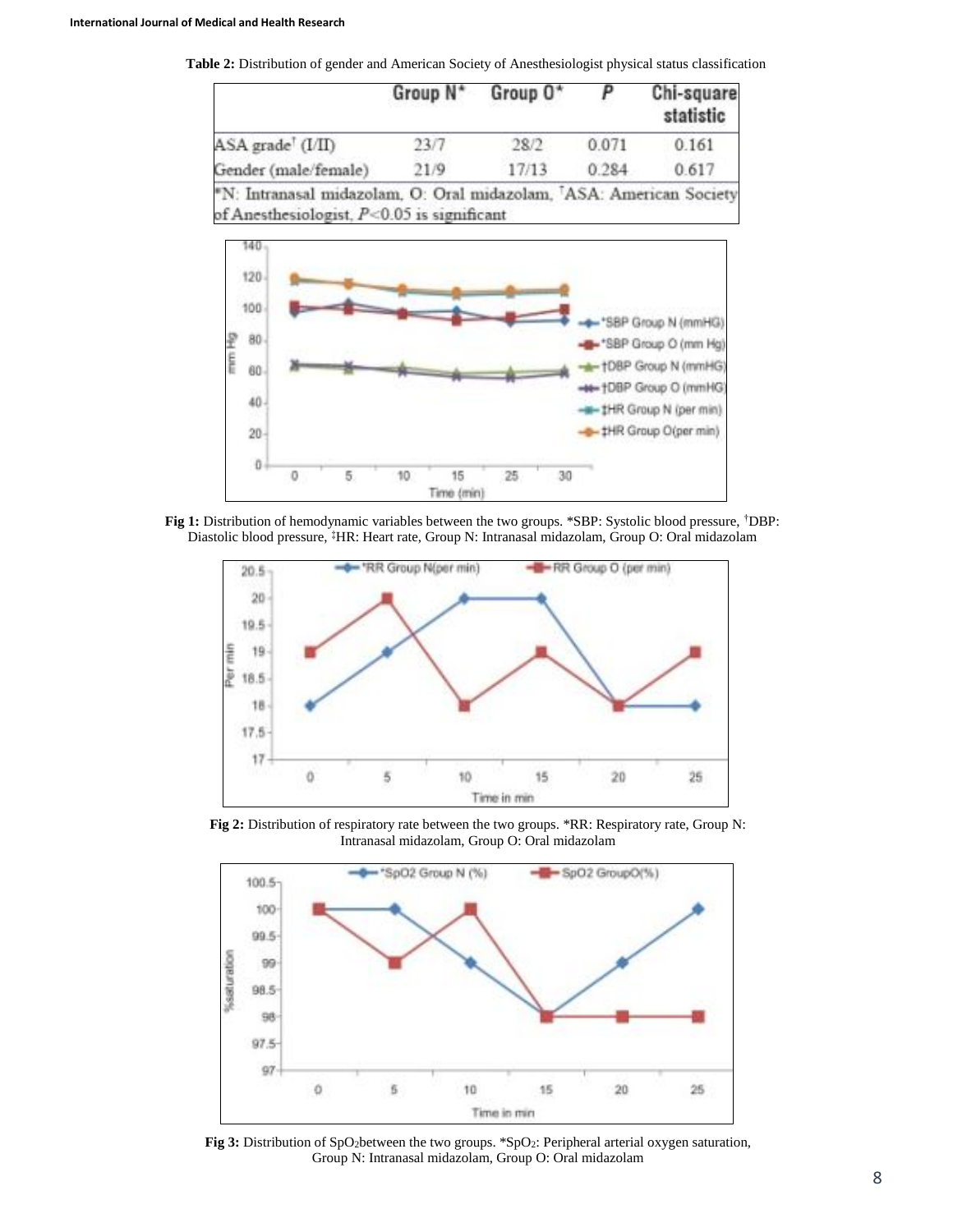Sedation score analysis revealed a very high, statistically significant difference of  $P = 0.00076$  at 5 min interval, further significant change in sedation score was observed until 10 min  $(P = 0.030)$ , indicating a shorter onset of sedation in Group N.

Comparable sedation scores at 15, 20, 25, and 30 min were observed in both the groups which were satisfactory but statistically insignificant [Figure 4].



**Fig 4:** Distribution of sedation score between the two groups. Group N: Intranasal midazolam, Group O: Oral midazolam.  $P < 0.001$  at 5 min interval (highly significant),  $P = 0.030$  at 10 min interval (statistically significant)

86% of children in group *N* and 83% in Group O achieved satisfactory parental separation [Table 3] at 30 min, response to mask placement[Table 4] at the time of induction was also

satisfactory but, did not reveal any significant difference  $(P =$ 0.764) between the two groups.

| Group N <sup>*</sup>          |                       |                                                                                                                                           | Group 0*              |            |  |
|-------------------------------|-----------------------|-------------------------------------------------------------------------------------------------------------------------------------------|-----------------------|------------|--|
| Score                         | Number of<br>patients | Percentage                                                                                                                                | Number of<br>patients | Percentage |  |
| Excellent                     | 14                    | 46.66                                                                                                                                     | 12                    | 36.66      |  |
| Good                          | 12                    | 40                                                                                                                                        | 14                    | 46.6       |  |
| Fair                          | 3                     | 10                                                                                                                                        | 5.                    | 16.6       |  |
| Poor                          |                       | 3.33                                                                                                                                      | 0                     |            |  |
| significant), $\chi^2$ =1.791 |                       | *N: Intranasal midazolam, O: Oral midazolam, 86% Group N and i<br>83% Group O had satisfactory separation (scores 1 and 2). $P=0.616$ (no |                       |            |  |

|  |  | Table 3: Response to parental separation |  |
|--|--|------------------------------------------|--|
|--|--|------------------------------------------|--|

**Table 4:** Response to mask placement

| Group N <sup>*</sup> |                       | Group 0*   |                       |            |
|----------------------|-----------------------|------------|-----------------------|------------|
| Score                | Number of<br>patients | Percentage | Number of<br>patients | Percentage |
|                      |                       | 3.33       |                       |            |
|                      |                       | 13.33      |                       | 16.66      |
|                      | Q                     | 30         | 11                    | 36.66      |
|                      | 13.                   | 43.33      | 10                    | 33.33      |
|                      |                       | 10         |                       | 13.33      |

#### **4. Discussion**

Having the characteristics of an ideal premedicant, midazolam has time and again proven to be a safe and effective drug in alleviating preoperative anxiety, providing smooth transition

from anesthesia, and preventing adverse postoperative outcomes.

Oral midazolam is the most commonly used premedicant in most parts of the world. Results from follow-up national survey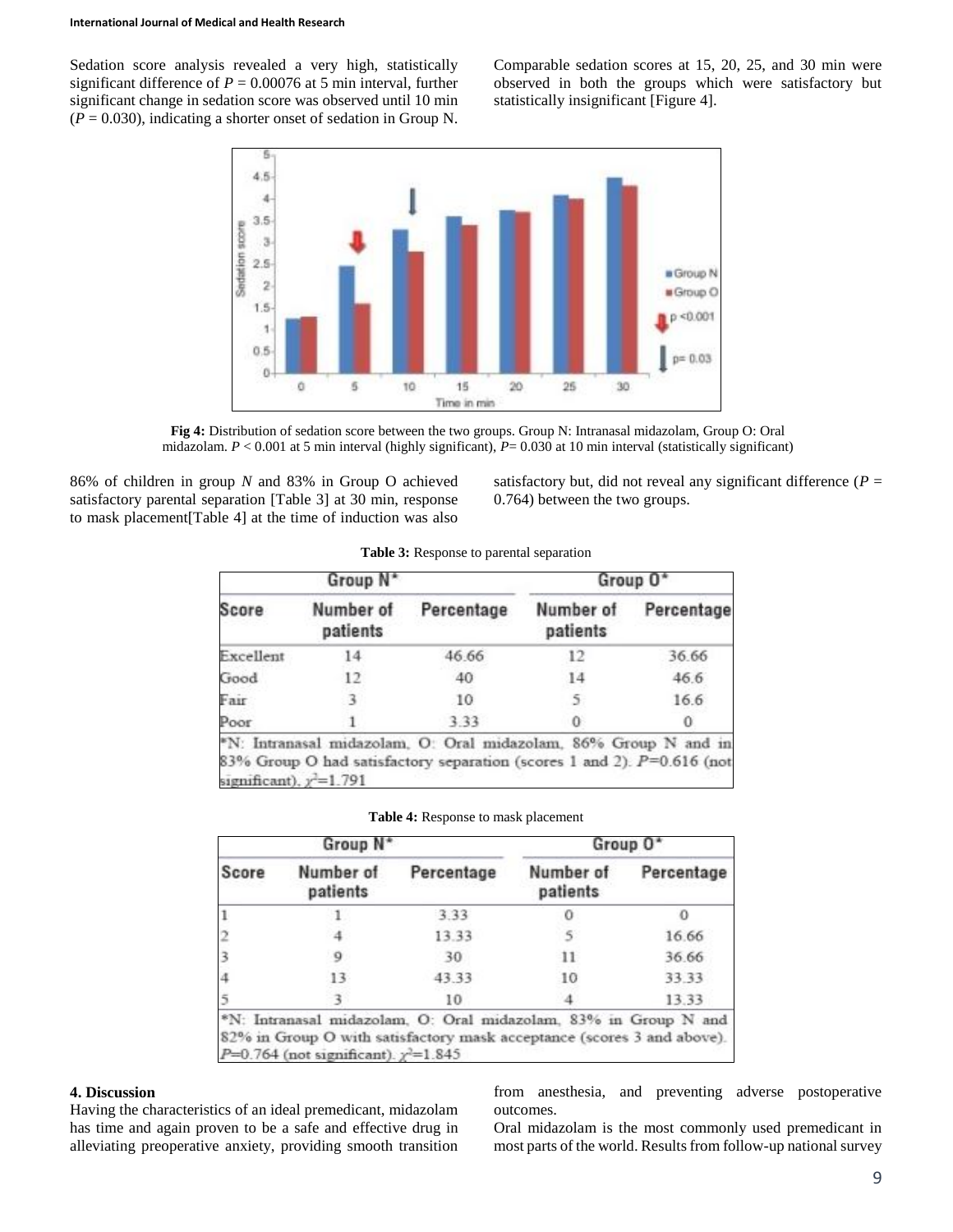evaluating trends in practice and use of preoperative sedation by McCann and Kain<sup>[1]</sup>, Kain *et al*. <sup>[5]</sup> indicate oral midazolam to be the most commonly used premedicant in pediatric age group.

Various studies suggest the dose of oral midazolam 0.5 mg/kg to be optimal for preesthetic sedation, effectively reducing the anxiety associated with parental separation and mask application  $[8, 9, 10]$ . Randomized, double-blind study conducted by McMillan *et al.* <sup>[11]</sup>. on eighty pediatric patients where, different doses of midazolam 0.5, 0.75, and 1.0 mg/kg were compared to placebo, concluded 0.5 mg/kg to be effective in providing satisfactory sedation and anxiolysis scores, whereas doses of 0.75 and 1 mg/kg provided no additional benefit. In a similar study conducted by Feld *et al.* [10] evaluated the level of sedation, quality of separation from parents and used picture recall to assess amnesic effect on 124 children, who received three different doses oral midazolam, 0.25, 0.50, and 0.75 mg/kg also reported 0.5 mg/kg midazolam to be optimal and effective dose for pediatric outpatients. Hence, we used a dose of 0.5 mg/kg oral midazolam in our study.

Intranasal midazolam has emerged as an excellent alternative to intravenous, intramuscular, rectal, and other invasive routes in children, a dose of 0.2 mg/kg of intranasal midazolam was used in this study as various clinical trials have demonstrated the efficacy of intranasal dose of 0.2 mg/kg in providing optimal sedation and anxiolysis, without any adverse events. [6, 12] .

Studies comparing oral midazolam with other premedicants such as oralclonidine  $[8]$ , dexmedetomidine  $[13]$ , ketamine  $[14]$ , fentanyl  $[15]$ , and butorphanol  $[16]$  have inconclusive results and failed to be an effective alternative to midazolam. Furthermore, studies evaluating intranasal route of administration  $[17]$  also conclude midazolam to be safe and effective premedicant. Abrams *et al.* <sup>[18]</sup>. in their randomized, double-blinded study comparing intranasal ketamine 3 mg/kg, sufentanil 1.5 or 1.0 mcg/kg, or midazolam 0.4 mg/kg - to evaluate sedation and ease of administration in 30 children aged of 17 and 62 months of age undergoing short dental procedures concluded intranasal midazolam to be an effective and acceptable premedicant, similar results were obtained in studies comparing intranasal midazolam with ketamine <sup>[19]</sup> and dexmedetomidine<sup>[20]</sup>.

The significant finding in our prospective, randomized, observer-blinded, clinical study was the rapid onset of sedation with intranasal group, satisfactory sedation scores (sedation scale score of more than 3) were observed at 10 min interval, where as a delayed onset of sedation was seen in the oral midazolam group which was in concordance with other studies [21, 22] . This rapid onset of intranasal midazolam can be attributed to pharmacokinetic properties of midazolam where it is rapidly absorbed from highly vascular nasal mucosa into the systemic circulation, first pass hepatic metabolism is bypassed and therapeutic plasma and cerebrospinal fluid (CSF) concentrations are achieved rapidly. Animal studies show evidence of transfer of midazolam into the CSF from the olfactory mucosa, where the drug is absorbed through olfactory nerve cells as well as perineurial space around the olfactory cells<sup>[23, 24]</sup>. Pharmacodynamic studies of intranasal midazolam administration in humans indicate a similar phenomenon; [25] however, further research is needed.

Our observations at 15, 20, 25, and 30 min intervals did not yield any significant differences, and both the groups were

equally effective in providing satisfactory sedation. Parental separation which was assessed at 30 min and was satisfactory in both the groups with 86% in the intranasal group and 83% in oral group showed satisfactory parental separation and acceptance to mask placement at the time of induction  $(34 \pm 1)$ 2.75 min) was satisfactory in both the groups, which was comparable to many studies  $[12, 26, 27]$ .

Three patients in the intranasal group had bouts of sneezing and complained of nasal irritation immediately after administration of the drug, which subsided promptly without causing much discomfort and no major adverse events were observed in both the groups.

Assessment of hemodynamic variables included the HR, SBP DBP, and RR did not reveal any significant difference. Adverse events such as hypoxemia, hypotension, and apnoea were not observed in our study, postoperative periods were uneventful.

We feel our study was confounded by various nonpharmacological interventions such as the presence of parent/guardian facilitating drug administration, preparation visits, and demeanor of anesthesiologist may have influenced sedation and anxiety scores. A small sample size was also a limitation of our study.

### **Conclusion**

To conclude, 0.2 mg/kg intranasal midazolam provides satisfactory and rapid onset of sedation compared to the oral route. And it is a safe and effective alternative to oral midazolam administration.

#### **References**

- 1. McCann ME, Kain ZN. The management of preoperative anxiety in children: An update. Anesth Analg. 2001; 93:98-105.
- 2. Kain ZN, Mayes LC, O'Connor TZ, Cicchetti DV. Preoperative anxiety in children. Predictors and outcomes. Arch Pediatr Adolesc Med. 1996; 150:1238-45.
- 3. Sanjay OP, Tauro DI. Midazolam: An effective antiemetic after cardiac surgery – A clinical trial. Anesth Analg. 2004; 99:339-43.
- 4. Kupietzky A, Houpt MI. Midazolam: A review of its use for conscious sedation of children. Pediatr Dent. 1993; 15:237-41.
- 5. Kain ZN, Caldwell-Andrews AA, Krivutza DM, Weinberg ME, Wang SM, Gaal D. Trends in the practice of parental presence during induction of anesthesia and the use of preoperative sedative premedication in the United States, 1995-2002: Results of a follow-up national survey. Anesth Analg. 2004; 98:1252-9.
- 6. Wilton NC, Leigh J, Rosen DR, Pandit UA. Preanesthetic sedation of preschool children using intranasal midazolam. Anesthesiology. 1988; 69:972-5.
- 7. Pandit UA, Collier PJ, Malviya S, Voepel-Lewis T, Wagner D, Siewert MJ. Oral transmucosal midazolam premedication for preschool children. Can J Anaesth. 2001; 48:191-5.
- 8. Trevor S, Upadya M, Sinha C, Kaur M. A comparison of midazolam and clonidine as an oral premedication in pediatric patients. Saudi J Anaesth. 2012; 6:8-11. [PUBMED]
- 9. Kaviani N, Shahtusi M, Haj Norousali Tehrani M, Nazari S. Effect of oral midazolam premedication on children's